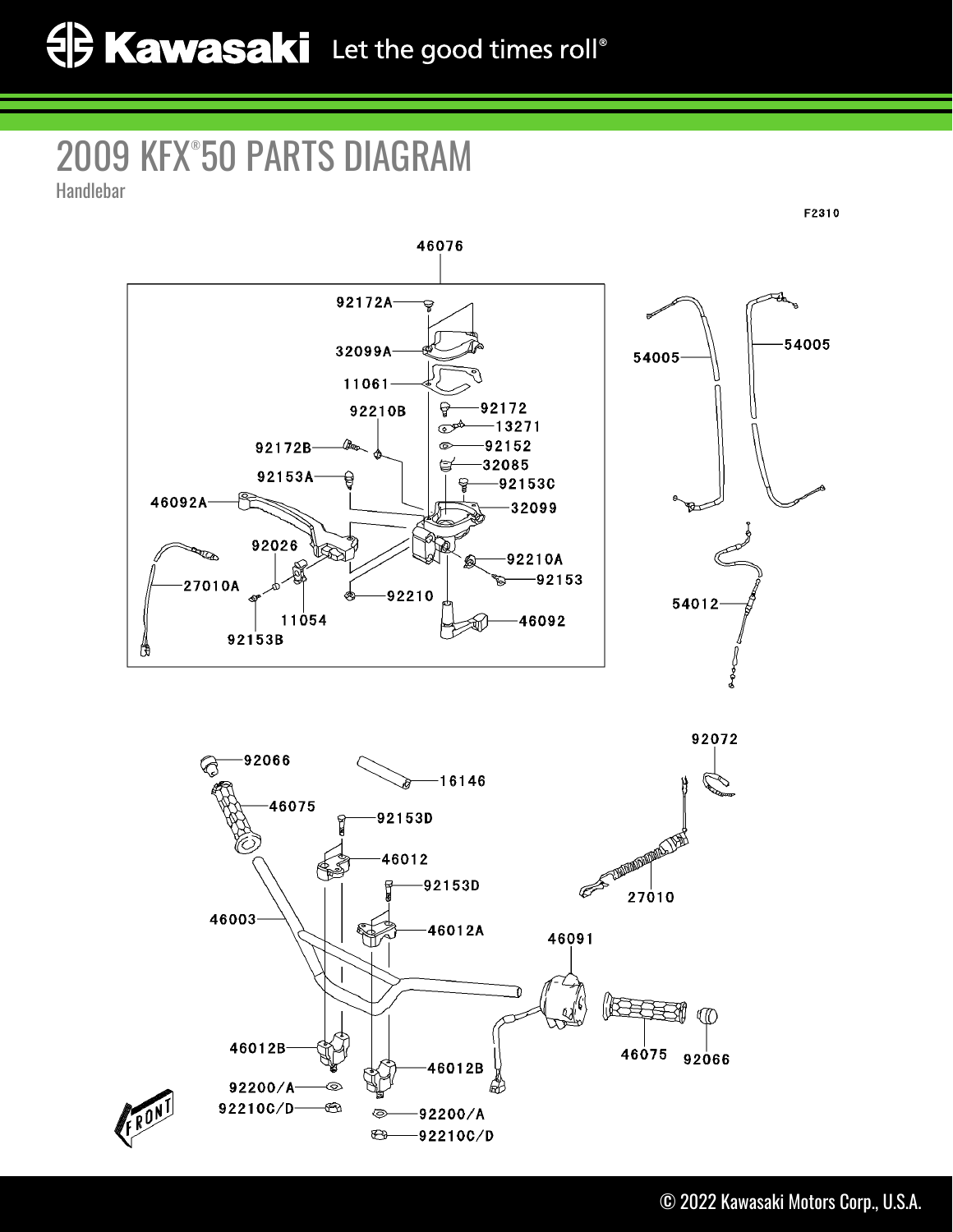## 2009 KFX® 50 PARTS LIST

Handlebar

| <b>ITEM NAME</b>                       | <b>PART NUMBER</b> | <b>QUANTITY</b> |
|----------------------------------------|--------------------|-----------------|
| <b>BRACKET (Ref # 11054)</b>           | 11054-Y001         | 1               |
| GASKET (Ref # 11061)                   | 11061-Y017         | 1               |
| PLATE (Ref # 13271)                    | 13271-Y008         | 1               |
| COVER-ASSY, HANDLE (Ref #16146)        | 16146-Y001         | 1               |
| SWITCH, SAFETY (Ref # 27010)           | 27010-Y002         | 1               |
| SWITCH, STOP (Ref # 27010A)            | 27010-Y003         | 1               |
| STOPPER (Ref # 32085)                  | 32085-Y001         | 1               |
| CASE, LWR (Ref # 32099)                | 32099-Y002         | 1               |
| CASE, UPP (Ref # 32099A)               | 32099-Y003         | 1               |
| <b>HANDLE (Ref # 46003)</b>            | 46003-Y001         | 1               |
| HOLDER-HANDLE, UPP, RH (Ref #46012)    | 46012-Y001         | 1               |
| HOLDER-HANDLE, UPP, LH (Ref # 46012A)  | 46012-Y002         | 1               |
| HOLDER-HANDLE, LWR (Ref # 46012B)      | 46012-Y003         | $\overline{2}$  |
| <b>GRIP, HANDLE (Ref #46075)</b>       | 46075-Y001         | $\overline{2}$  |
| LEVER-ASSY-GRIP,RH (Ref # 46076)       | 46076-Y001         | 1               |
| HOUSING-ASSY-CONTROL, LH (Ref # 46091) | 46091-Y001         | 1               |
| LEVER-GRIP, CHOKE (Ref # 46092)        | 46092-Y001         | 1               |
| LEVER-GRIP, RH (Ref # 46092A)          | 46092-Y002         | 1               |
| CABLE-BRAKE, FR (Ref # 54005)          | 54005-Y001         | $\overline{2}$  |
| CABLE-THROTTLE (Ref # 54012)           | 54012-Y002         | 1               |
| <b>SPACER (Ref # 92026)</b>            | 92026-Y007         | 1               |
| PLUG (Ref # 92066)                     | 92066-Y002         | $\overline{2}$  |
| BAND (Ref # 92072)                     | 92072-Y001         | 3               |
| <b>COLLAR (Ref # 92152)</b>            | 92152-Y012         | 1               |
| BOLT (Ref # 92153)                     | 92153-Y002         | $\overline{2}$  |
| BOLT, 6X22 (Ref # 92153A)              | 92153-Y009         | 1               |
| BOLT, FLANGE, 6X16 (Ref # 92153B)      | 92153-Y025         | 1               |
| BOLT, SOCKET, 6X20 (Ref # 92153C)      | 92153-Y060         | 1               |
| BOLT, SOCKET, 6X25 (Ref # 92153D)      | 92153-Y061         | 4               |